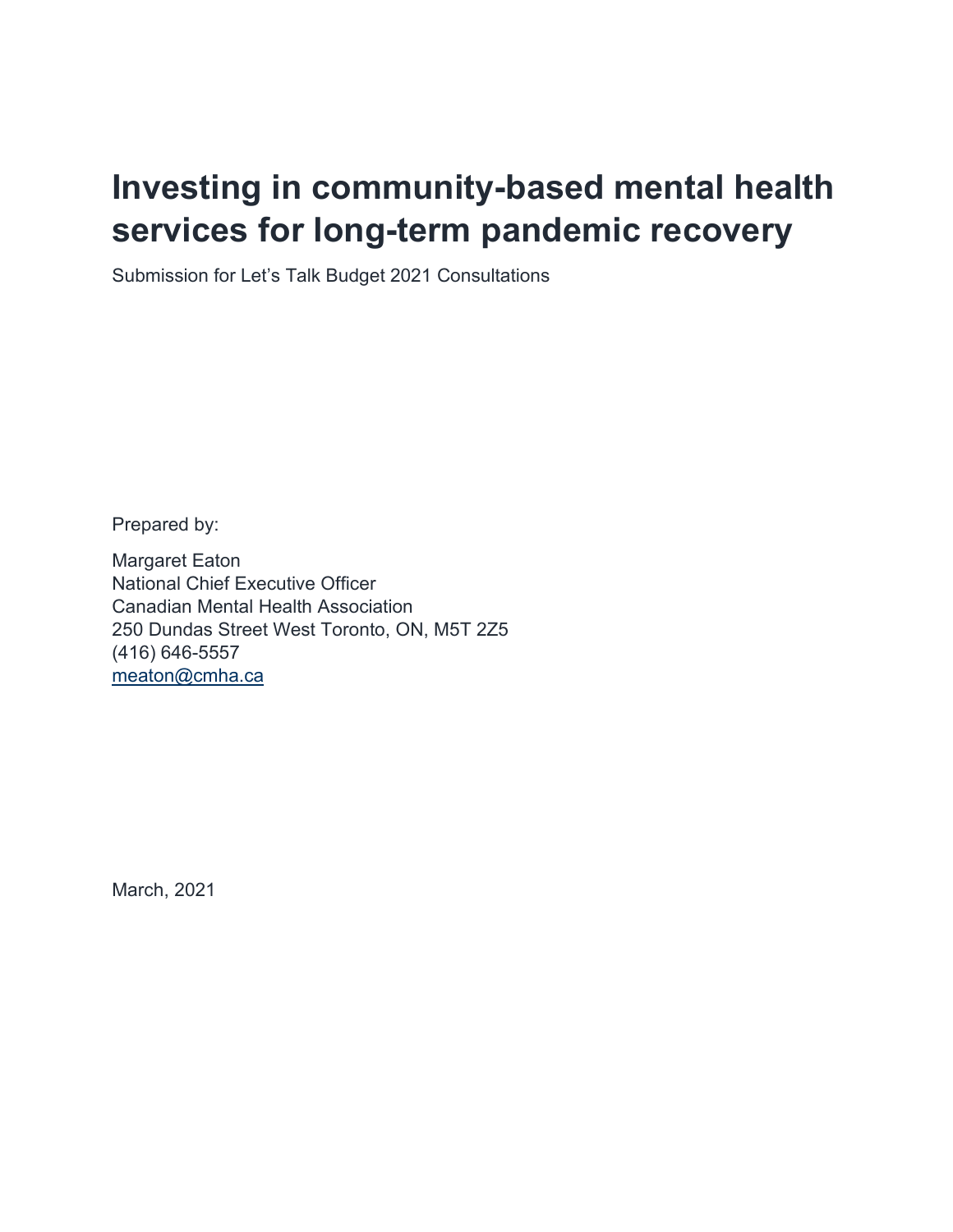### **Introduction**

More than a year since the first stay-at-home orders were issued, the pandemic has already had a devastating effect on the mental health of Canadians. [Survey data](https://cmha.ca/wp-content/uploads/2020/12/CMHA-UBC-wave-2-Summary-of-Findings-FINAL-EN.pdf) published by the Canadian Mental Health Association (CMHA) and UBC suggests that mental health concerns have reached a critical point in the second wave; **40% of Canadians report that their mental health has deteriorated** since the onset of the pandemic (up slightly from 38% in Spring 2020), and the numbers are even worse among vulnerable groups. Most alarmingly, 10% of Canadians have recently experienced thoughts or feelings of suicide, a four-fold increase from pre-pandemic 2016.

CMHA applauds the federal investments in mental health to date. Funding for the Mental Health Promotion Innovation Fund, support for Mental Health of Black Canadians Fund, the creation of the online portal, Wellness Together Canada, and funding for Kids Help Phone have all made additional resources available to Canadians to support their mental health during these difficult times.

Even with these important investments, there is an urgent need for increased access to mental health services and supports and the federal government must plan for long-term recovery from the mental health impacts of the pandemic. The psychological impacts of job loss, business and school closures, illness, grief, isolation from friends and loved ones, and trauma will be long with us even after the virus has been suppressed. For Canada to bounce back and become economically healthy once again, its citizens must be mentally healthy. Economic recovery must therefore include greater and sustained federal investments in mental health that are accessible in every Canadian community.

#### **Community mental health: What is it, and why invest?**

[Mental health care in Canada](https://cmha.ca/wp-content/uploads/2018/09/CMHA-Parity-Paper-Full-Report-EN.pdf) is not funded at the same level as physical care; only about [7.2% of our health care spending](https://www.mentalhealthcommission.ca/sites/default/files/2017-03/case_for_investment_eng.pdf) is dedicated to mental health. Furthermore, mental health services are often not covered by public health insurance; the *Canada Health Act* does not recognize many mental health services as medically necessary unless they are received in a hospital.

Eighty percent of Canadians seeking mental health care go first to their family physician for support. Yet, family physicians face the unfortunate choice between directing patients to publicly-insured services for which wait times are very long, or referring them to private care, which may be unaffordable if they do not have private insurance. Even before COVID-19, an estimated 1.6 million Canadians have mental health needs that go untreated because of these shortfalls in funding and gaps in public health insurance plans.

When the federal government provides mental health funding to the provinces and territories, it **generally goes to medical interventions** provided by doctors, hospitals, and crisis care. Still, not everyone will require this level of care; **community-based mental health care is not only much more cost effective, it can also avoid more costly care down the road if offered early on.** While these investments are important, the federal government has an important role to play to ensure that Canadians with mental health needs have the option to access programs and services at the community level early on before they reach a crisis point.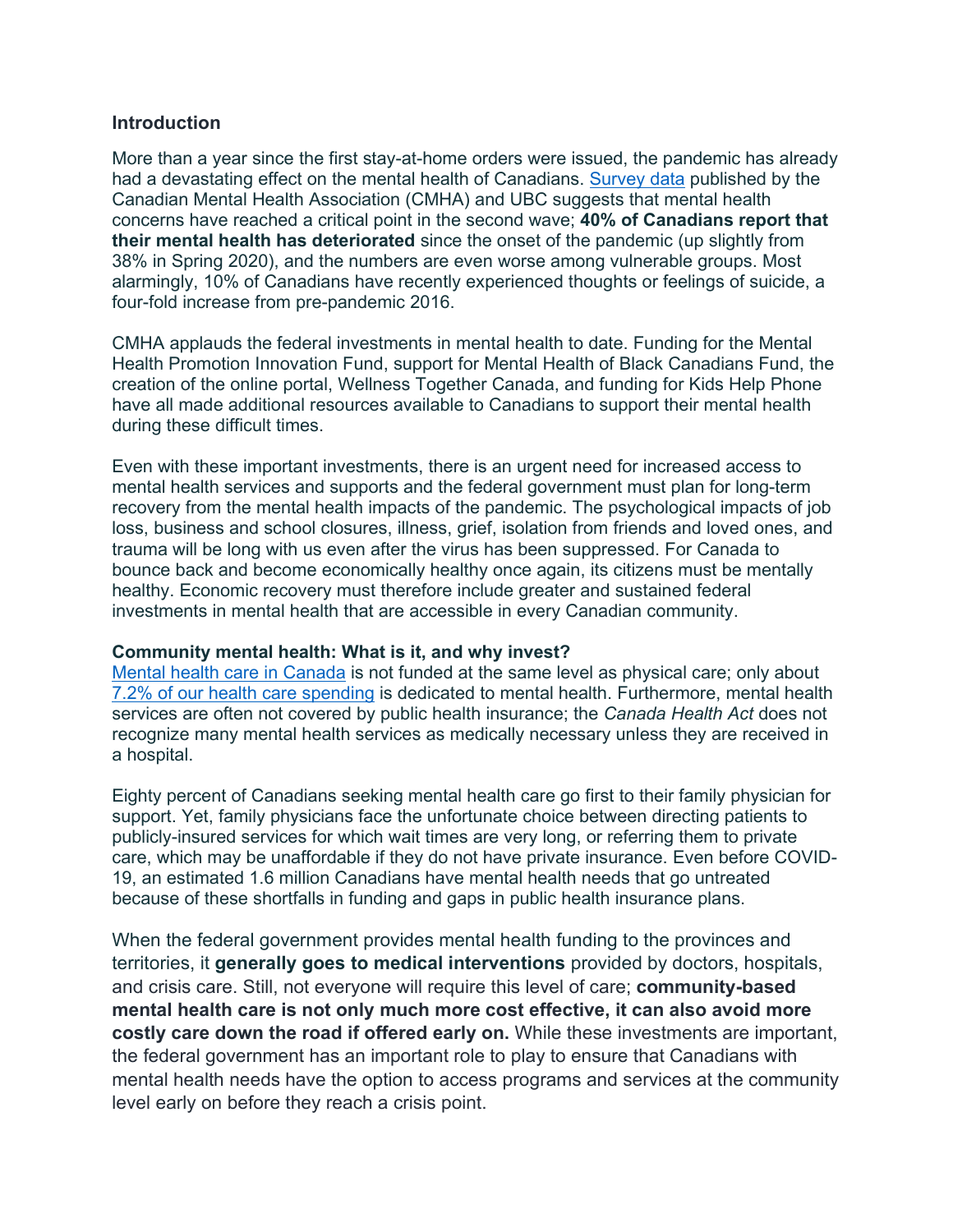Community mental health includes evidence-based services and programs delivered outside of the hospital setting by psychologists, therapists and counselors, addiction workers, peer support workers, and Indigenous healers. It includes a wide range of services including but not limited to: individual counseling, group counseling, support groups, self-help programs, case management, detox, medication-supported addictions treatment, housing services, crisis services, and employment services. It also includes **mental health promotion** and preventive/proactive intervention with people at-risk. Mental health services delivered at the community level can also be **integrated with social services and primary health-care**.

# **Investing in community-based mental health in Budget 2021**

**Direct federal support for mental health programs and services is needed** to address the shortfalls in community mental health funding. Given the need for rapid deployment, the focus should be on resourcing established, evidence-based models and ensuring access to treatment for Canadians no matter where they live, especially for those who are vulnerable and live in remote areas.

CMHA is a leader in providing community-based mental health services and supports in Canada. With adequate funding from the federal government, we would be wellpositioned to scale up our existing evidence-based programs to support Canadians experiencing mild and moderate mental health concerns, front line workers, and Indigenous Peoples.

## **Recommendations**

# **1. Develop and implement a long-term mental health COVID-19 recovery plan to ensure all Canadians — especially the most vulnerable — can access the care they need, no matter where they live.**

If we are going to have a mentally and physically healthy population ready to work and contribute to the national recovery from COVID-19, we first need a national mental health recovery plan to ensure that all who struggle with mental health concerns are supported.

To be effective, this plan must be well-coordinated, well-funded, sustained and monitored to address persistent and system gaps. It must be implemented in a way that reaches our most vulnerable — especially those living in remote communities — and take into consideration the lived experiences of people living with mental illness. It will require an increase in social spending to scale up programs that address widespread inequalities that cause poor mental health in the first place — homelessness, violence and discrimination, and access to economic opportunity.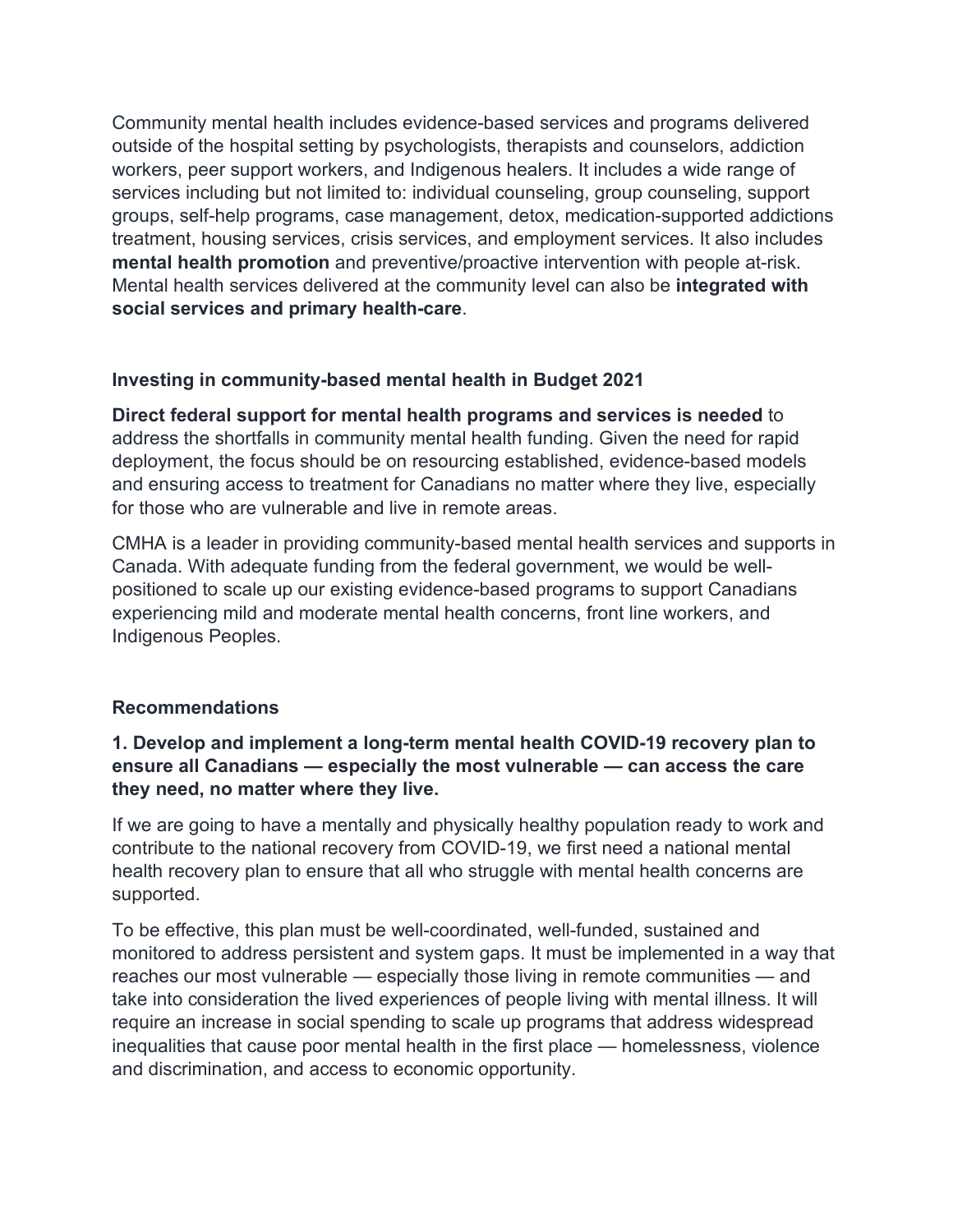The Minister of Health mandate letter outlined the need to strengthen Medicare and renew our health agreements with the provinces and territories by setting national standards for access to mental health services in Canada. We embrace this goal and see a strong COVID-19 recovery plan as an important first step to ensuring that we are meeting the mental health needs of Canadians, particularly the most vulnerable.

An increased focus on mental health promotion and prevention efforts at the community level will better serve all people in Canada because it will alleviate pressure on the acute-care system that is already hard-hit by the pandemic itself. CMHA stands ready to support the development and implementation of this plan.

# **2. Provide \$13.5M in funding for CMHA to expand its BounceBack program in order to deliver evidence-based cognitive behavioural therapy to 30,000 Canadian adults and youth.**

Once a national recovery plan is in place, the government must invest in targeted programs at the community level to ensure consistent care across the country. CMHA's program BounceBack is a community-based program delivered in all of Canada's provinces and territories that can reach Canadians even in remote locations. Bounceback is a cognitive behavioural therapy (CBT)-based, skill-building program designed to help adults and youth aged 15 and over manage low mood, mild to moderate depression, anxiety, and stress and improve their overall health and quality of life. The service is delivered through customizable resources and over-the-phone support from a highly-trained coach usually within 3 to 5 days of referral from a primary care provider. The program is offered in English and French, as well as in six other languages.

By promoting and supporting community capacity to provide this critical mental health care, BounceBack improves capacity to engage in self-care activities that contribute to improved health outcomes, prevents complications associated with chronic health conditions, and reduces avoidable use of hospital and/or emergency departments.

Since BounceBack was first launched in B.C. in 2008:

- More than 40,000 clients have been referred to the program.
- Eighty-five per cent of participants said they would be able to maintain the changes they have made as a result of the program.
- A survey in Ontario found 93% of participants would recommend the program to a friend or family member and 95% liked receiving the service by telephone.

An investment of \$13.5M would allow CMHA to expand BounceBack to reach an additional 30,000 Canadians. This will improve mental health outcomes for those citizens and, at approximately \$460 per participant, it will deliver results for less than half of what it would cost for traditional psychiatric or psychological services.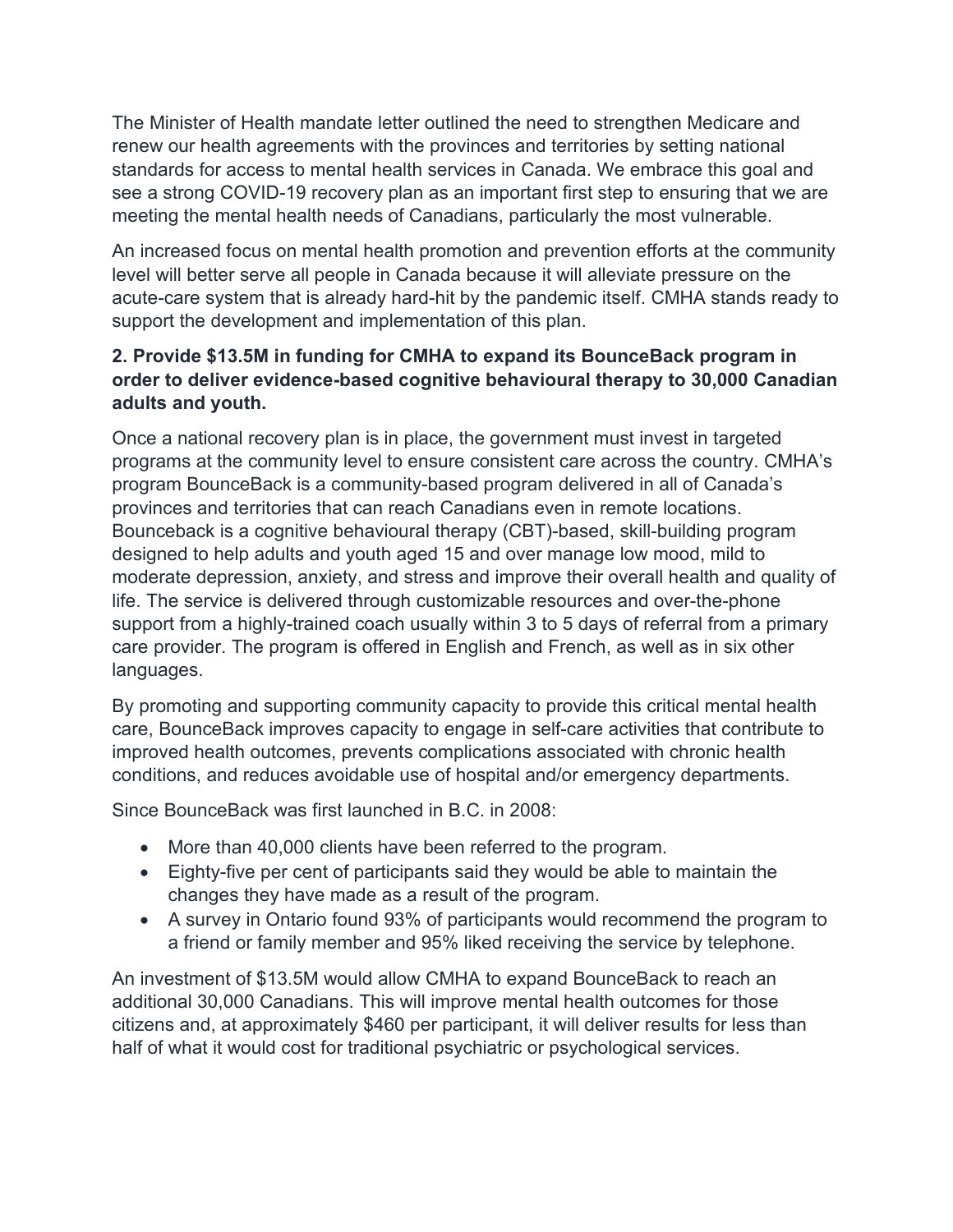# **3. Provide \$9M in funding for CMHA to expand its Resilient Minds program to help 30 000 Canadian front-line workers build the skills needed to recognize and reduce the symptoms of stress and trauma and build resilience in their mental health.**

On the front lines of COVID-19, those deemed essential workers — health-care workers, first responders, warehouse, delivery, and grocery store workers — have faced increasing job demands in much riskier circumstances. There are serious risks to the physical and mental health of these workers who face exhaustion, crowded working conditions, fear of infection, and — early in the pandemic — an inadequate supply of personal protective equipment (PPE). The effects of this prolonged stress could last well beyond the recovery phase.

The CMHA Resilient Minds program engages and informs first responders in four crucial areas relevant to their work: trauma, psychological distress, trauma-informed responses, and building resiliency. We want to make this program available to as many first responders as possible, including doctors, nurses, paramedics, long-term care home staff, police, firefighters, and others.

Evaluation by independent research teams has shown that Resilient Minds:

- Supported hundreds of fire fighters to safeguard their psychological health, resulting in informed and healthier teams.
- All participants said they gained knowledge of psychological trauma and psychological disorder and learned better ways to manage stress and increase resilience.
- The vast majority felt better equipped to respond and support a colleague showing signs of a psychological distress or illness and reported feeling more prepared to respond to a member of the public who may be struggling with psychological health issues.
- Participants also learned effective tools to handle stress.

With an investment of \$9M, CMHA can expand this program in communities across Canada to reach 30,000 front-line workers, giving them the skills and tools to manage the mental health effects of the pandemic both now and into the future.

# **4. Provide funding for Indigenous-led mental health care to continue closing gaps in health outcomes between Indigenous and non-Indigenous communities.**

CMHA is committed to supporting reconciliation with Indigenous peoples and ensuring they have access to the same level of mental health care as non-Indigenous people. These communities are strong and diverse, with the capacity to respond when supported through the right resources and partnerships. We are increasingly concerned with the rise of mental health issues in Indigenous communities, in particular, the disproportionately high rate of youth suicides. The CMHA-UBC survey referenced in the